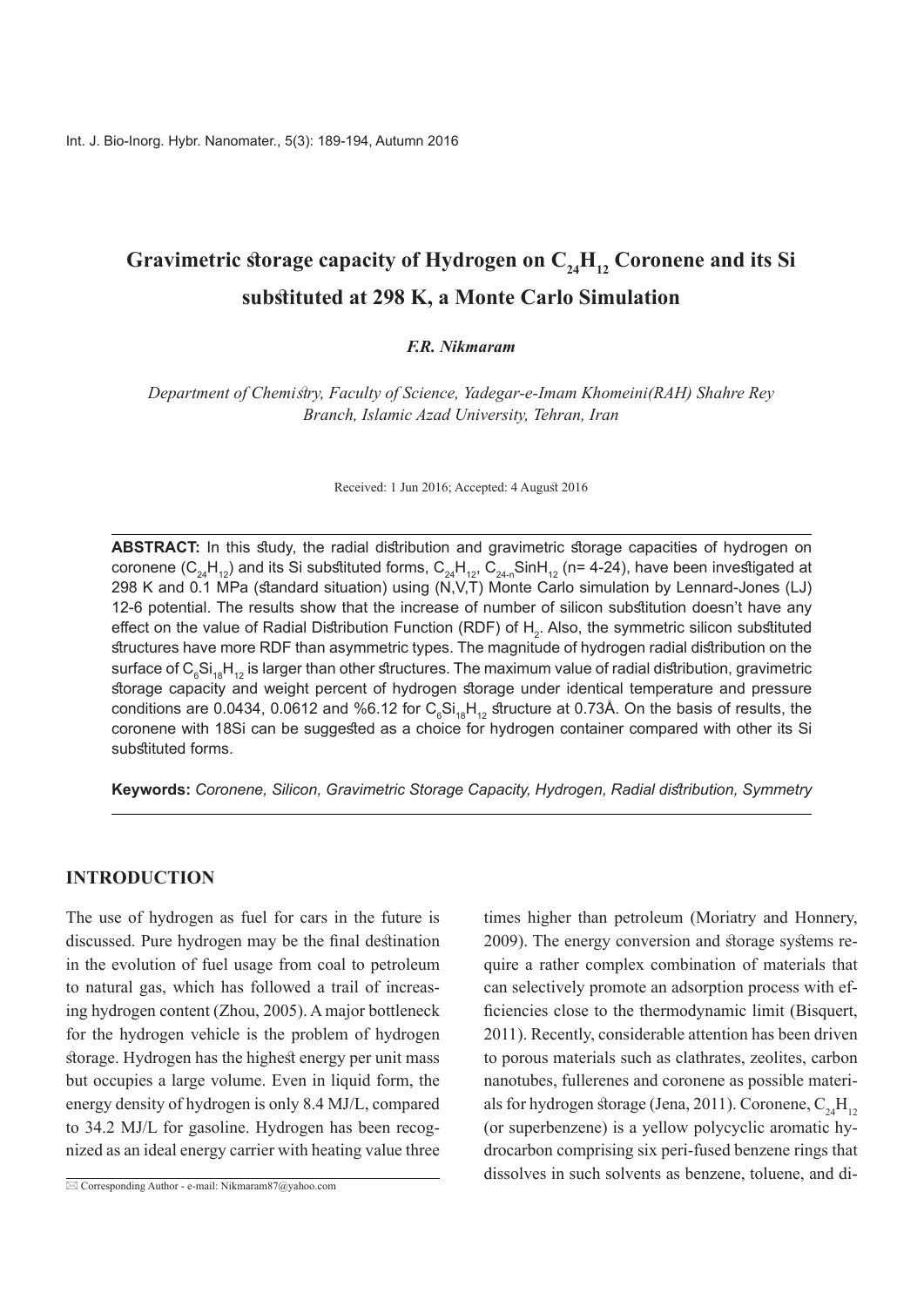*chloromethane, Fig. 1-a (Fetzer, 2000, Micha, et al.,* phitic nanoribbons were synthesized by Talyzin et al 2006). Corenene and a series of coronene-derived graat 2012 (Talyzin, et al., 2011, Fujihara, et al., 2012, De Aguiar, et al., 2014) and enthalpies of formation for these compounds was studied by Thomas (Allison, et al., 2015, Thomas, 2015). The properties of silicon substituted of nano carbon structures have motivated a number of studies in recent years on SiC structures *(Melinon, et al., 2007, Ray, et al., 2006).* 

### **SIMULATION DETAILS**

In this work, the radial distribution of hydrogen on coronene  $(C_{24}H_{12})$  and its Si substituted forms,  $C_{24}H_{12}$ ,  $C_{24-n}$ Si<sub>n</sub>H<sub>12</sub> (n= 4-24), Fig. 1, have been investigated at ulation by Lennard-Jones (LJ) 12-6 potential  $(\phi_{\text{L}_\text{U}_\text{U}_\text{U}})$ , 298 K and 0.1 MPa using  $(N, V, T)$  Monte Carlo simEq.1 (13 Cheng, *et al.*, 2004).

$$
\phi_{LJ(r)} = 4\varepsilon_{gc} \left[ \left( \frac{\sigma_{gc}}{r} \right)^{12} - \left( \frac{\sigma_{gc}}{r} \right)^{6} \right]
$$
 (1)

Where r is the distance between gas molecules and surface atoms in the coronene structures,  $\sigma_{\text{sc}}$  denotes the LJ gas- coronene collision diameter, and  $\varepsilon_{gc}$  is the Jones parameters for the interaction between the gas LJ gas-carbon potential well depth. The Lennardand coronene surfaces were calculated using the Eq. 2, 3 (Lithoxoos, et al., 2008).

$$
\varepsilon_{ij} = \sqrt{\varepsilon_i \varepsilon_j} \tag{2}
$$

$$
\sigma_{ij} = \frac{(\sigma_i + \sigma_j)}{2} \tag{3}
$$

We considered these parameters for Si-C, C-C,  $H_2$ - $H_2$ , C-H<sub>2</sub> and Si-H<sub>2</sub> pairs (Darkrim, et al., 1998, Lee, et

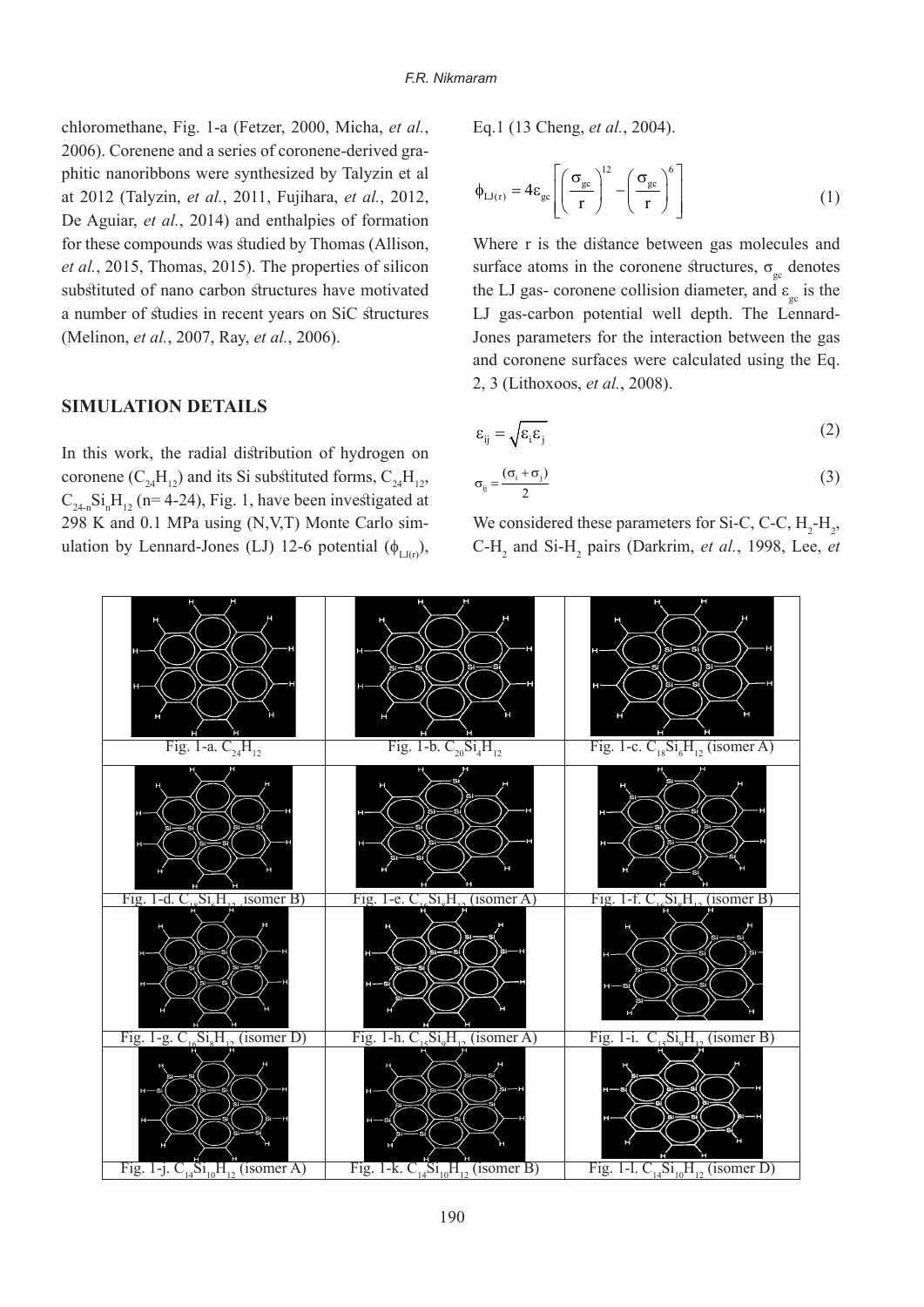

Fig. 1. Coronene (C $_{\rm 24}$ H $_{\rm 12}$ ) and its Si substituted C $_{\rm 24n}$ Si $_{\rm n}$ H $_{\rm 12}$  (n= 4-24) forms

*al.*, 2000, Levesque, *et al.*, 2002, *Dimitrakakis, <i>et al.*, tions are imposed in all directions. A cubic simulation 2008). In our simulations, periodic boundary condibox  $(50.0 \text{ Å}, 50.0 \text{ Å}, 50.0 \text{ Å})$  contains one coronene uating the LJ potential is set to  $2.5 \text{ Å}$  on all coronene structure and H2 molecules. The cutoff length in evalstructures. For every calculation,  $10<sup>7</sup>$  configurations are generated. The initial configurations are discarded tation and comparison of gravimetric storage capacity semble properties. The aim of present work is presenfigurations are used as the average of the desired ento guarantee equilibration, whereas the remaining con-(absolute value adsorption per mass of adsorbent,  $\rho w$ ) and radial distribution function (RDF) parameters for



Fig. 2. RDF of  $\mathsf{C}_{\mathsf{24}}\mathsf{H}_{\mathsf{12}}$ ,  $\mathsf{C}_{\mathsf{6}}\mathsf{Si}_{\mathsf{18}}\mathsf{H}_{\mathsf{12}}$  (isomer A) and  $\mathsf{Si}_{\mathsf{24}}\mathsf{H}_{\mathsf{12}}$ 

the structures. The gravimetric storage capacities on the basis of hydrogen absorption are comparable for all structures. The gravimetric storage capacity, pw, was calculated by Eq. 4.

$$
\rho_{\rm w} = \frac{N_{\rm gas} m_{\rm gas}}{N_{\rm gas} + N_{\rm e} \cdot m_{\rm e} + N_{\rm hetero} \cdot m_{\rm hetero}} \tag{4}
$$

Where  $N_{gas}$ ,  $N_c$  and  $N_{hetro}$  are the number of gas molecules outside the coronene structure up to 2.5 Å, numcules outside the coronene structure up to  $2.5 \text{ Å}$ , number of carbon atoms in the simulation box and number of heteroatom (Si), and  $m_{gas}$ ,  $m_c$  and  $m_{hetero}$  (g. mol<sup>-1</sup>) are the corresponding molar mass, respectively (Ra-<br>fati, *et al.*, 2010).

### **RESULTS AND DISCUSSION**

The radial distribution of H<sub>2</sub> on C<sub>24</sub>H<sub>12</sub> and C<sub>24-n</sub>Si<sub>n</sub>H<sub>12</sub>  $(n= 4-24)$  coronene structures at 298 K and 0.1 MPa lecular simulation and fitted by the Lennard-Jones potential equation. of pressure are studied by  $(N, V, T)$  Monte Carlo Mo-<br>lecular simulation and fitted by the Lennard-Jones poof pressure are studied by (N,V,T) Monte Carlo Mo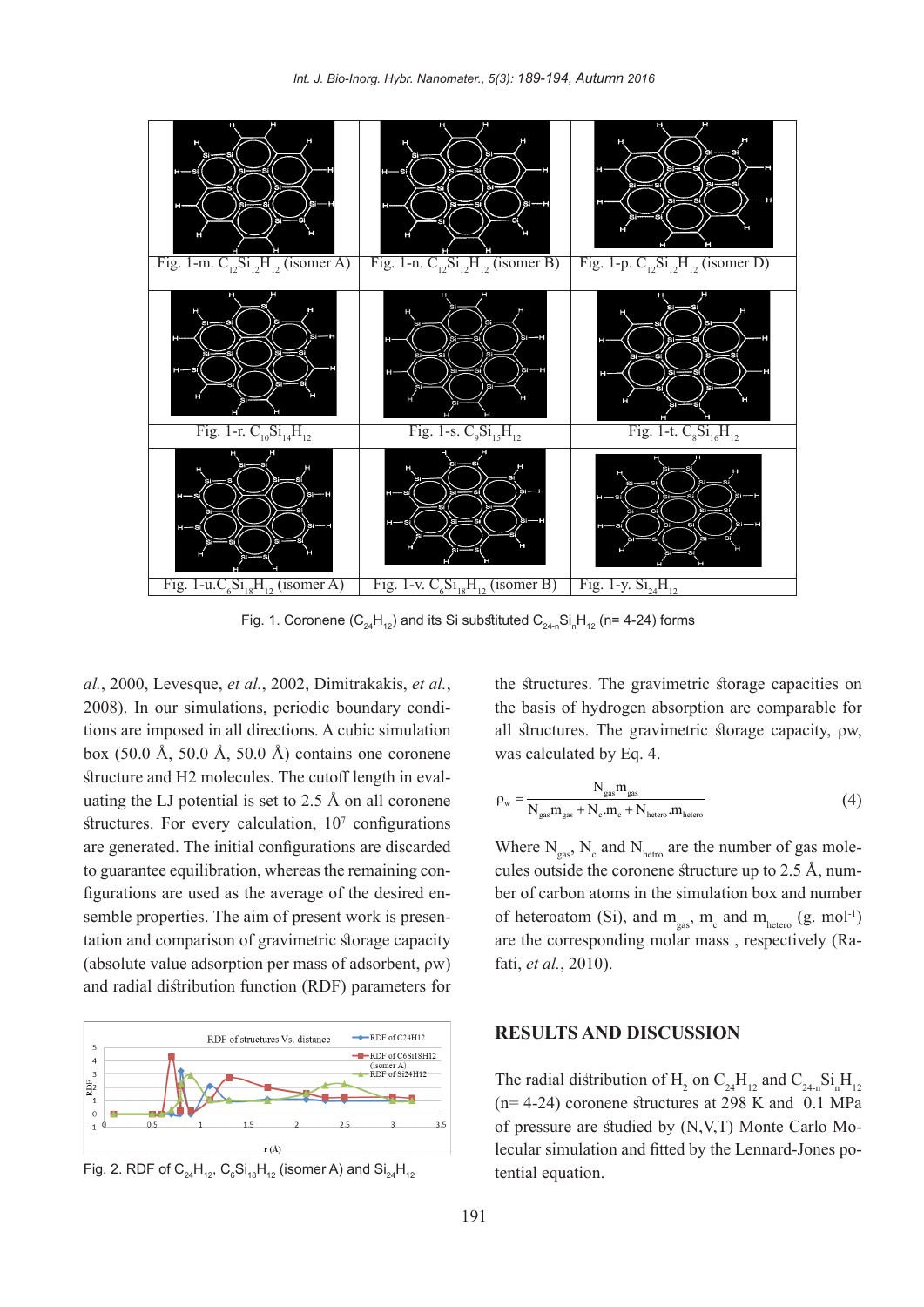*Gravimetric storage capacity of Hydrogen on C<sub>24</sub>H<sub>12</sub> Coronene ...* 



Fig. 3. The values of RDF (max) of structures

stituted forms of corenene with different number and In the present work we have considered the Si subdifferent position of Si atoms. We have investigated the effect of number, position of Si substitution and symmetry of structure on the radial distribution of H2. Therefore, the structures of  $C_{24n}Si_nH_{12}$  (n= 6, 8, 9, 10, metry forms. Because of numerousness of structures, 12, 18) have been considered at symmetry and asym-RDF of only three samples,  $C_{24}H_{12}$ ,  $C_6Si_{18}H_{12}$  (iso mer A) and  $\text{Si}_{24}\text{H}_{12}$  with respect to r (Å) at 298 K are shown at Fig. 2. The maximum of RDF for structures

are shown at Fig. 3. Comparison of RDF (max) of iso-<br>mer structures of  $C_{24n}Si_nH_{12}$  (n= 6, 8, 9, 10, 12, 18) at are shown at Fig. 3. Comparison of RDF (max) of iso-Fig. 3 and Table 1, show that the symmetric structures have more RDF (max) value with respect to asymmet-<br>ric-type. As an example,  $C_{18}Si_{\phi}H_{12}$  (isomer A), (Fig. have more RDF (max) value with respect to asymmet-1-c), with RDF (max) equal to 0.0344 is more symmetric than  $C_{18}Si_{\phi}H_{12}$  (isomer B) with 0.0284 of RDF 1-c), with RDF (max) equal to  $0.0344$  is more sym-(Fig. 1-d). The RDF (max) of  $C_{14}Si_{10}H_{12}$  (isomer D) (0.0323),  $C_{12}Si_{12}H_{12}$  (isomer D) (0.0323) and  $C_9Si_{15}H_{12}$ (0.0328) are almost equal to RDF (max) of  $C_{24}H_{12}$ corenene (0.0324). The RDF (max) of  $C_{18}Si_{6}H_{12}$  (iso-

Table 1: RDF (max), r (distance between gas and surface of corenene at RDF (max), Gravimetric storage capacity (ρw) and weight percent of hydrogen storage for structures at  $298$  K and 0.1 MPa

| <b>Structure</b>                 | RDF(max) | r(A) | $\rho_w$ | $wt\%$ |
|----------------------------------|----------|------|----------|--------|
| $C_{24}H_{12}$                   | 0.0324   | 0.79 | 0.0490   | 4.90   |
| $C_{20}Si_4H_{12}$               | 0.0310   | 0.73 | 0.0481   | 4.81   |
| $C_{18}Si6H12$ (isomer A)        | 0.0344   | 0.75 | 0.0395   | 3.95   |
| $C_{18}Si6H12$ (isomer B)        | 0.0284   | 0.73 | 0.0331   | 3.31   |
| $C_{16}Si_8 H_{12}$ (isomer A)   | 0.0270   | 0.71 | 0.0452   | 4.52   |
| $C_{16}Si_8H_{12}$ (isomer B)    | 0.0312   | 0.73 | 0.0593   | 5.93   |
| $C_{16}Si_8H_{12}$ (isomer D)    | 0.0300   | 0.73 | 0.0512   | 5.12   |
| $C_{15}Si_0H_{12}$ (isomer A)    | 0.0306   | 0.71 | 0.0402   | 4.02   |
| $C_{15}Si_0H_{12}$ (isomer B)    | 0.0300   | 0.73 | 0.0363   | 3.63   |
| $C_{14}Si_{10}H_{12}$ (isomer A) | 0.0261   | 0.73 | 0.0397   | 3.97   |
| $C_{14}Si_{10}H_{12}$ (isomer B) | 0.0301   | 0.75 | 0.0463   | 4.63   |
| $C_{14}Si_{10}H_{12}$ (isomer D) | 0.0323   | 0.73 | 0.0484   | 4.84   |
| $C_1, Si_1, H_1$ (isomer A)      | 0.0289   | 0.73 | 0.0305   | 3.05   |
| $C_1, Si_1, H_1$ (isomer B)      | 0.0339   | 0.73 | 0.0537   | 5.37   |
| $C_1, Si_1, H_1,$ (isomer D)     | 0.0323   | 0.73 | 0.0550   | 5.55   |
| $C_{10}Si_{14}H_{12}$            | 0.0306   | 0.73 | 0.0542   | 5.42   |
| $C_0Si_{15}H_{12}$               | 0.0328   | 0.73 | 0.0586   | 5.86   |
| $C_8Si_{16}H_{12}$               | 0.0295   | 0.73 | 0.0420   | 4.20   |
| $C_6Si_{18}H_{12}$ (isomer A)    | 0.0434   | 0.73 | 0.0612   | 6.12   |
| $C_6Si_{18}H_{12}$ (isomer B)    | 0.0309   | 0.75 | 0.0599   | 5.99   |
| $Si_{24}H_{12}$                  | 0.0290   | 0.90 | 0.0502   | 5.02   |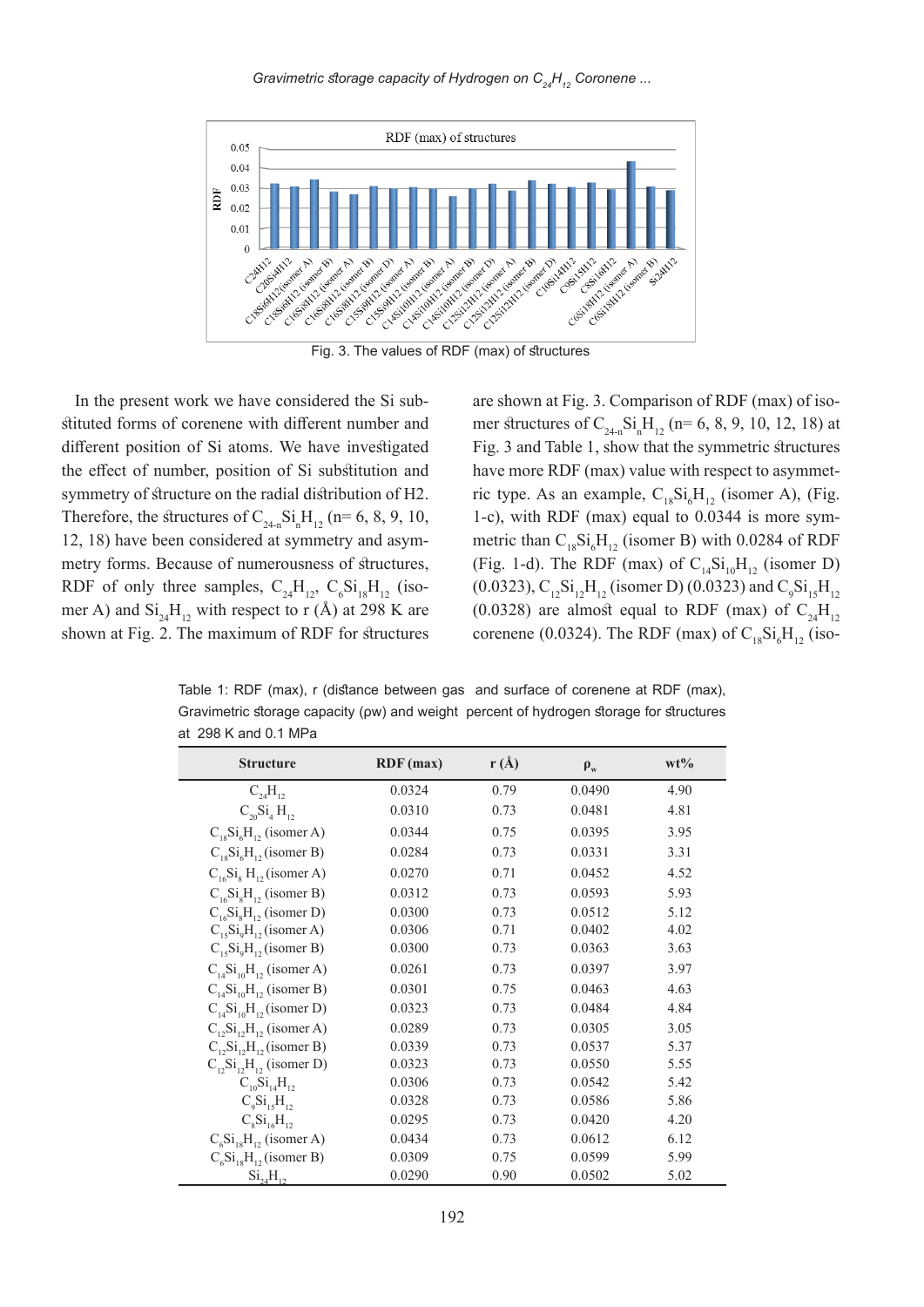mer A) (0.0344),  $C_1, Si_2H_1$  (isomer B) (0.0339), and  $C_6Si_{18}H_{12}$  (isomer A) (0.0434) are more than  $C_{24}H_{12}$ corenene  $(0.0324)$ .

The structures of  $C_{20}Si_4H_{12}$ ,  $C_{18}Si_6H_{12}$  (isomer B),  $C_{16}Si_8H_{12}$  (isomers A, B, D),  $C_{15}Si_9H_{12}$  (isomers A, B),  $C_{14}Si_{10}H_{12}$  (isomers A, B),  $C_{12}Si_{12}H_{12}$  (isomer A),  $C_{10}Si_{14}H_{12}$ ,  $C_8Si_{16}H_{12}$ ,  $C_6Si_{18}H_{12}$  (isomer B) and  $Si_{24}H_{12}$ have less RDF (max) than  $C_{24}H_{12}$ . Fig. 3 shows that the maximum RDF for  $C_6Si_{18}H_{12}$  (isomer A) is more than the others. The maximum value of radial distribution under identical temperature and pressure conditions is 0.0434 for  $C_6Si_18H_12$  (isomer A) (Fig. 1-u) structure at 0.73Å. Table 1 shows that the calculated form of gravimetric storage capacity ( $\rho w$ ) for  $C_6Si_{18}H_{12}$  (isomer A) at 298 K and 0.1 MPa of pressure is bigger age capacity and weight percent of hydrogen storagethan other structures. The values of gravimetric storare obtained for  $C_6Si_{18}H_{12}$  (isomer A), are 0.0612 and  $%6.12$ , respectively. The U.S. Department of Energy (DOE) is proposed the 6.5  $wt\%$  H2 / kg system (wt%) is weight percent) for hydrogen storage at  $2005-2010$ (Bouza, et al., 2004).

#### **CONCLUSIONS**

In this work, the RDF,  $\rho_w$  and %wt of hydrogen on  $C_{24}H_{12}$  coronene and its silicon substituted structures have been investigated. The main aim of this study is con substitution on radial distribution function (RDF) to investigate the effect of number and position of siliand gravimetric storage capacity  $(\rho)$  of hydrogen. ed structures have more RDF than asymmetric types. The results show that the symmetric silicon substitut-The increase of number of silicon substitution doesn't have any effect on the value of RDF. The maximum value of radial distribution,  $\rho w$  and %wt are 0.0434, 0.0612 and %6.12 for  $C_6Si_{18}H_{12}$  (isomer A) (Fig. 1-u) structure at 0.73Å.

## **REFERENCES**

age of renewable energy. J. Phys. Chem. Lett., Bisquert, J., (2011). Materials for production and stor- $2(3): 270-271.$ 

- Bouza. A.; Read, C.J.; Satyapal, S., Milliken, J., (2004). Annual DOE Hydrogen Program Review, Hydrogen Storage, Office of Hydrogen, Fuel Cells, and Infrastructure Technologies, 2004.
- tion of hydrogen physisorption on carbon nanotubes and nanotube arrays, Carbon,  $42(10)$ : 2019-Cheng, J.; Yuan, X.; Zhao, L., (2004). GCMC simula-<br>tion of hydrogen physisorption on carbon nano-2024.
- lations of hydrogen adsorption in single-walled Darkrim, F.; Levesque, D., (1998). Monte Carlo simucarbon nanotubes, J. Chem. Phys., 109: 4981-4984.
- tronic and magnetic structures of coronene-based De Aguiar, A.L., Souza, S., Bullard, Z., (2014). Elecgraphitic nanoribbons. Phys. Chem. Chem. Phys., 3603-3609. 16:
- Dimitrakakis, G.K.; Tylianakis, E.; Froudakis, G.E.,  $(2008)$ . Pillared graphene: a new 3D network nanostructure for enhanced hydrogen storag, Nano Lett.,  $8(10)$ : 3166-3170.
- Fetzer, J.C., (2000). The chemistry and analysis of the large polycyclic aromatic hydrocarbons. New York: Wiley.
- nene-based graphene nanoribbons in carbon nano-<br>tubes. Phys. Chem. C, 116: 15141-15145. ization-initiated preferential formation of coro-<br>nene-based graphene nanoribbons in carbon nanoization-initiated preferential formation of coro-Fujihara, M.; Miyata, Y.; Kitaura, R.; (2012). Dimer-
- Jena, P.; (2011). Materials for hydrogen storage: past, present, and future. J. Phys. Chem. Lett.,  $2(3)$ : 206-211.
- tial candidate nanomaterials for efficient hydrogen vestigation of silicon model nanotubes as poten-Lithoxoos, G.P.; Samios, J.; Carissan, Y.; (2008). Instorage: a combined ab Initio/grand canonical Monte Carlo simulation study, J. Phys. Chem. C, 112(43): 16725-16728.
- Lee, S.M.; Lee, Y.H.; (2000). Hydrogen storage in single-walled carbon nanotubes, Appl. Phys. Lett., 2877-2879. 76:
- Levesque, D.; Gicquel, A.; Darkrim F.L.; (2002). Monte Carlo simulations of hydrogen storage in carbon nanotubes, J. Phys. Condens. Mat., 14(40): 9285-9293.
- delocalized valence isomer of coronene, J. Org. Micha, K.; Tadeusz, M.; Patrick, W.; (2006). Super-Chem., 71(18): 6840-6845.